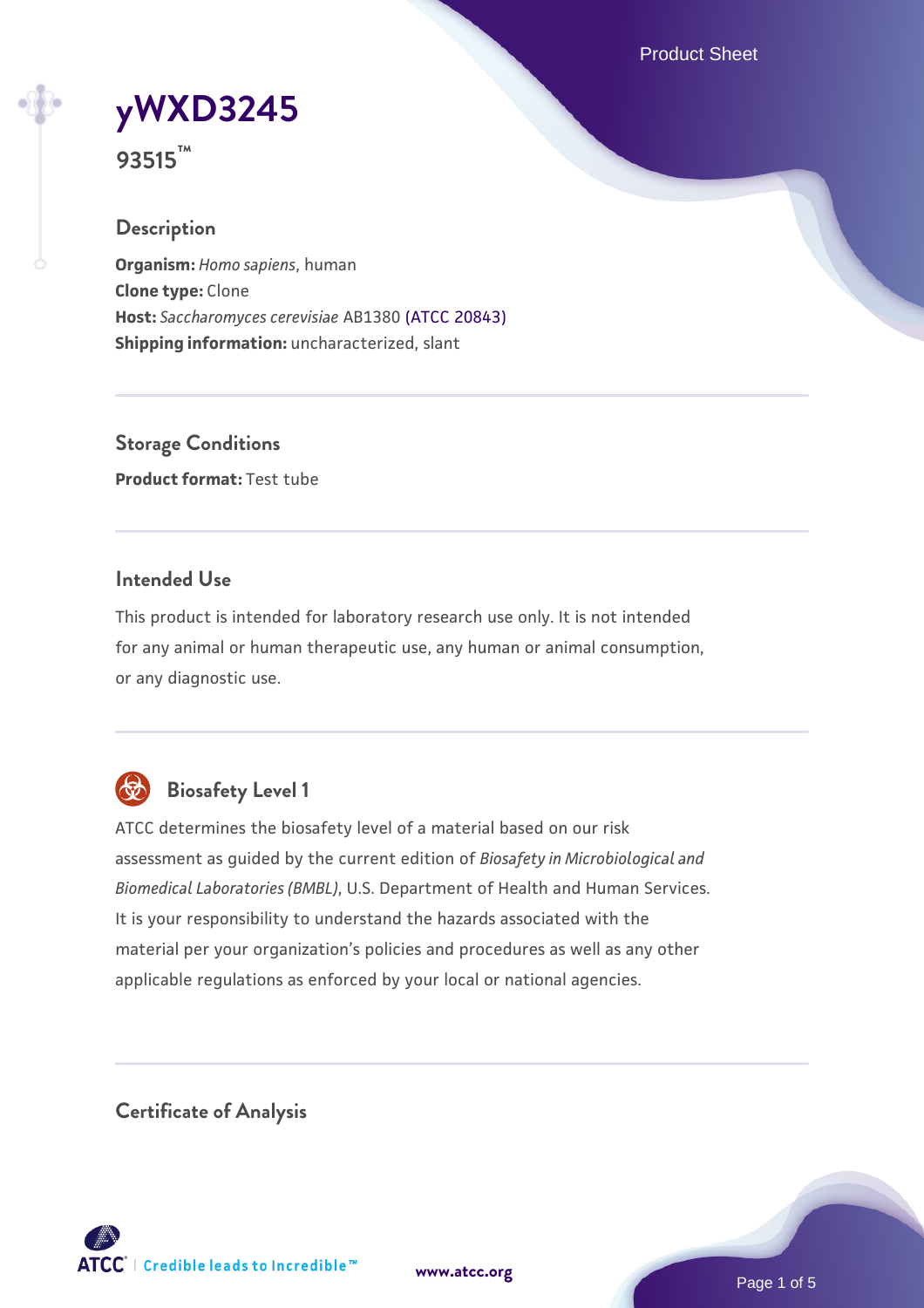## **[yWXD3245](https://www.atcc.org/products/93515)** Product Sheet **93515**

For batch-specific test results, refer to the applicable certificate of analysis that can be found at www.atcc.org.

## **Insert Information**

**Type of DNA:** genomic **Genome:** Homo sapiens **Chromosome:** X X pter-q27.3 **Gene name:** DNA Segment, single copy **Gene product:** DNA Segment, single copy [DXS2904] **Gene symbol:** DXS2904 **Contains complete coding sequence:** Unknown **Insert end:** EcoRI

## **Vector Information**

**Construct size (kb):** 465.0 **Intact vector size:** 11.454 **Vector name:** pYAC4 **Type of vector:** YAC **Host range:** *Saccharomyces cerevisiae*; *Escherichia coli* **Vector information:** other: telomere, 3548-4235 other: telomere, 6012-6699 Cross references: DNA Seq. Acc.: U01086 **Cloning sites:** EcoRI **Markers:** SUP4; HIS3; ampR; URA3; TRP1 **Replicon:** pMB1, 7186-7186; ARS1, 9632-10376

# **Growth Conditions**

**Medium:** 



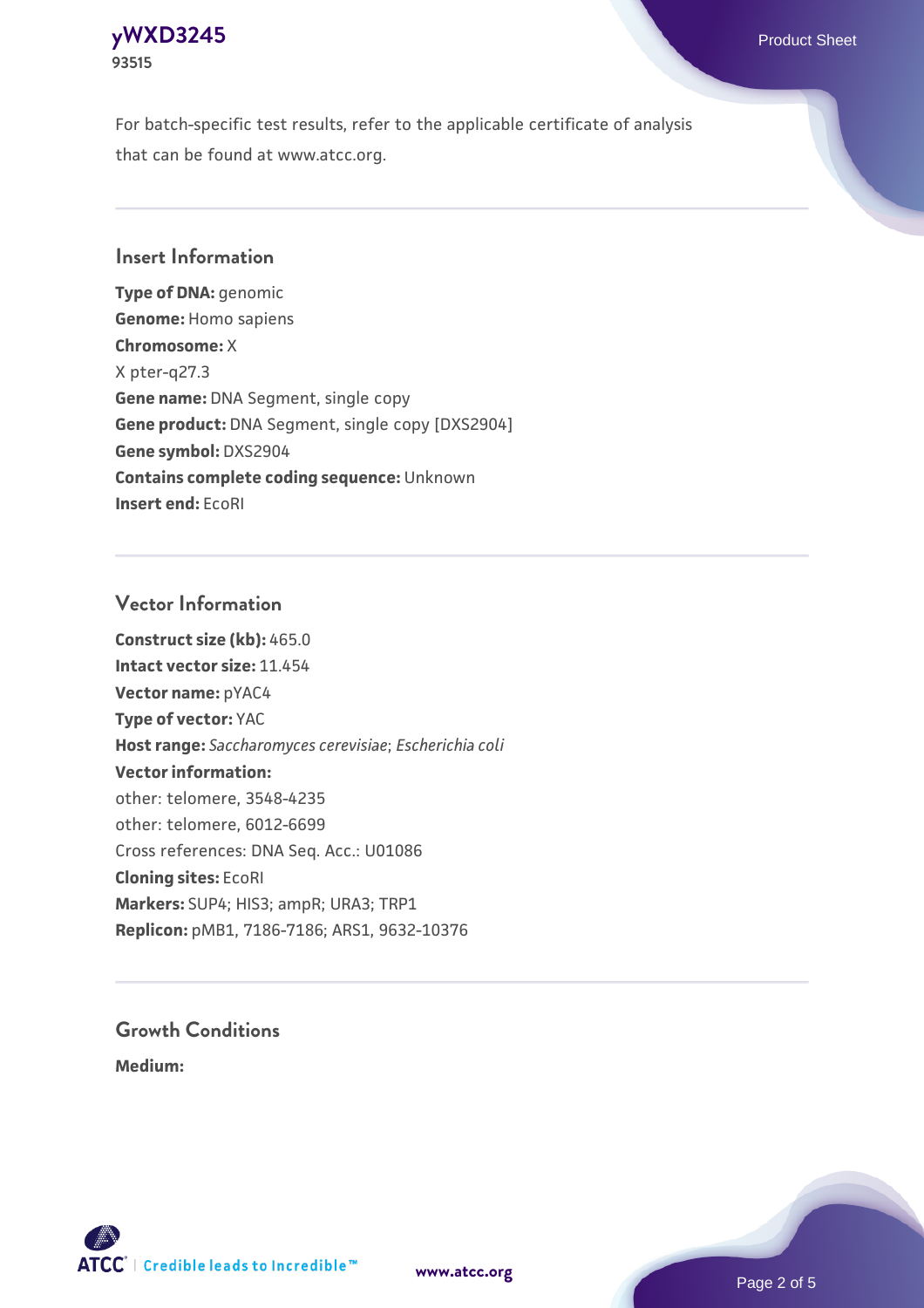#### **[yWXD3245](https://www.atcc.org/products/93515)** Product Sheet **93515**

[ATCC Medium 1245: YEPD](https://www.atcc.org/-/media/product-assets/documents/microbial-media-formulations/1/2/4/5/atcc-medium-1245.pdf?rev=705ca55d1b6f490a808a965d5c072196) **Temperature:** 30°C

#### **Notes**

More information may be available from ATCC (http://www.atcc.org or 703- 365-2620).

## **Material Citation**

If use of this material results in a scientific publication, please cite the material in the following manner: yWXD3245 (ATCC 93515)

## **References**

References and other information relating to this material are available at www.atcc.org.

## **Warranty**

The product is provided 'AS IS' and the viability of ATCC® products is warranted for 30 days from the date of shipment, provided that the customer has stored and handled the product according to the information included on the product information sheet, website, and Certificate of Analysis. For living cultures, ATCC lists the media formulation and reagents that have been found to be effective for the product. While other unspecified media and reagents may also produce satisfactory results, a change in the ATCC and/or depositor-recommended protocols may affect the recovery, growth, and/or function of the product. If an alternative medium formulation or reagent is used, the ATCC warranty for viability is no longer



**[www.atcc.org](http://www.atcc.org)**

Page 3 of 5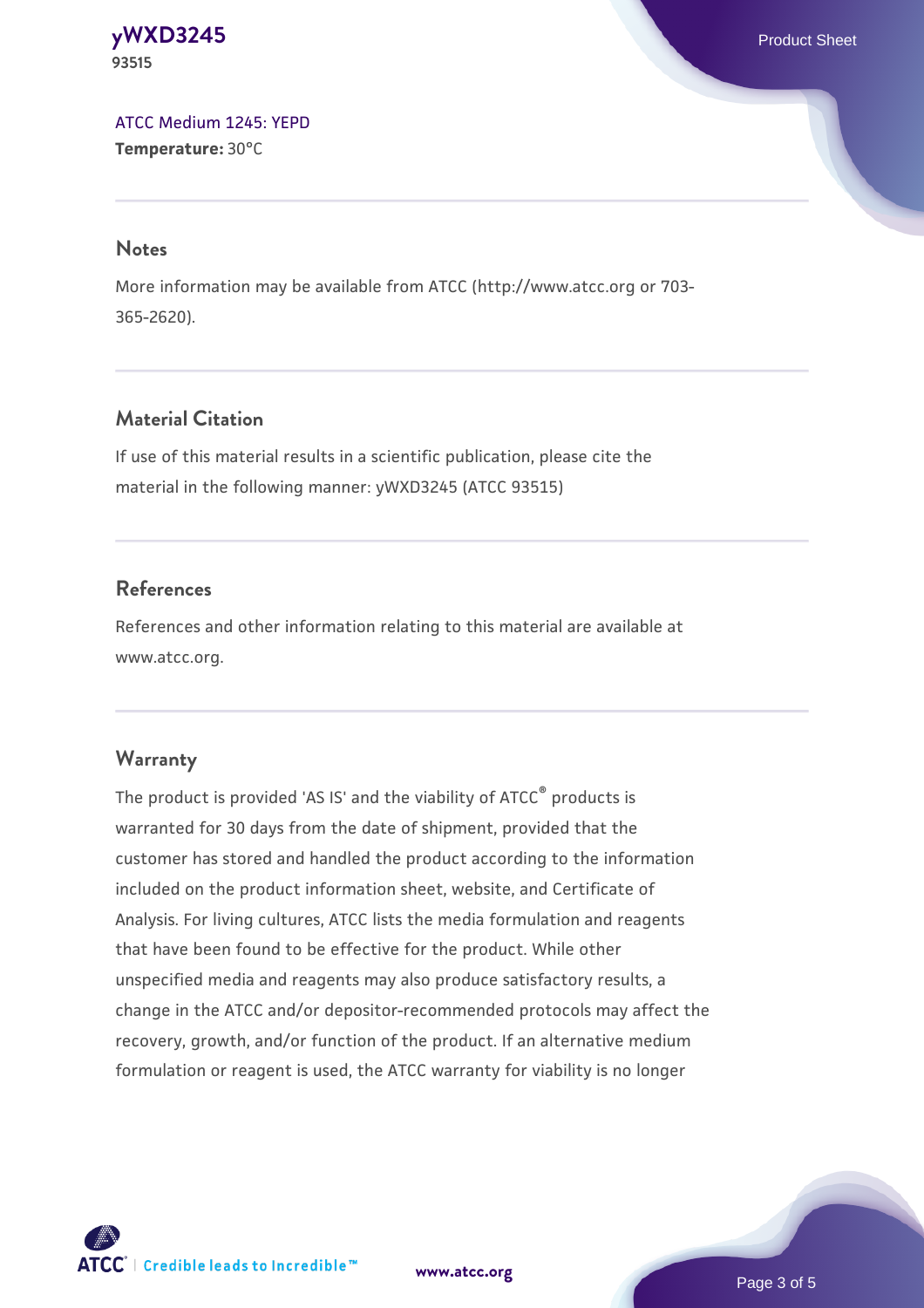**[yWXD3245](https://www.atcc.org/products/93515)** Product Sheet **93515**

valid. Except as expressly set forth herein, no other warranties of any kind are provided, express or implied, including, but not limited to, any implied warranties of merchantability, fitness for a particular purpose, manufacture according to cGMP standards, typicality, safety, accuracy, and/or noninfringement.

#### **Disclaimers**

This product is intended for laboratory research use only. It is not intended for any animal or human therapeutic use, any human or animal consumption, or any diagnostic use. Any proposed commercial use is prohibited without a license from ATCC.

While ATCC uses reasonable efforts to include accurate and up-to-date information on this product sheet, ATCC makes no warranties or representations as to its accuracy. Citations from scientific literature and patents are provided for informational purposes only. ATCC does not warrant that such information has been confirmed to be accurate or complete and the customer bears the sole responsibility of confirming the accuracy and completeness of any such information.

This product is sent on the condition that the customer is responsible for and assumes all risk and responsibility in connection with the receipt, handling, storage, disposal, and use of the ATCC product including without limitation taking all appropriate safety and handling precautions to minimize health or environmental risk. As a condition of receiving the material, the customer agrees that any activity undertaken with the ATCC product and any progeny or modifications will be conducted in compliance with all applicable laws, regulations, and guidelines. This product is provided 'AS IS' with no representations or warranties whatsoever except as expressly set forth herein and in no event shall ATCC, its parents, subsidiaries, directors, officers, agents, employees, assigns, successors, and affiliates be liable for indirect, special, incidental, or consequential damages of any kind in connection with or arising out of the customer's use of the product. While reasonable effort is made to ensure authenticity and reliability of materials on deposit, ATCC is not liable for damages arising from the misidentification or



**[www.atcc.org](http://www.atcc.org)**

Page 4 of 5